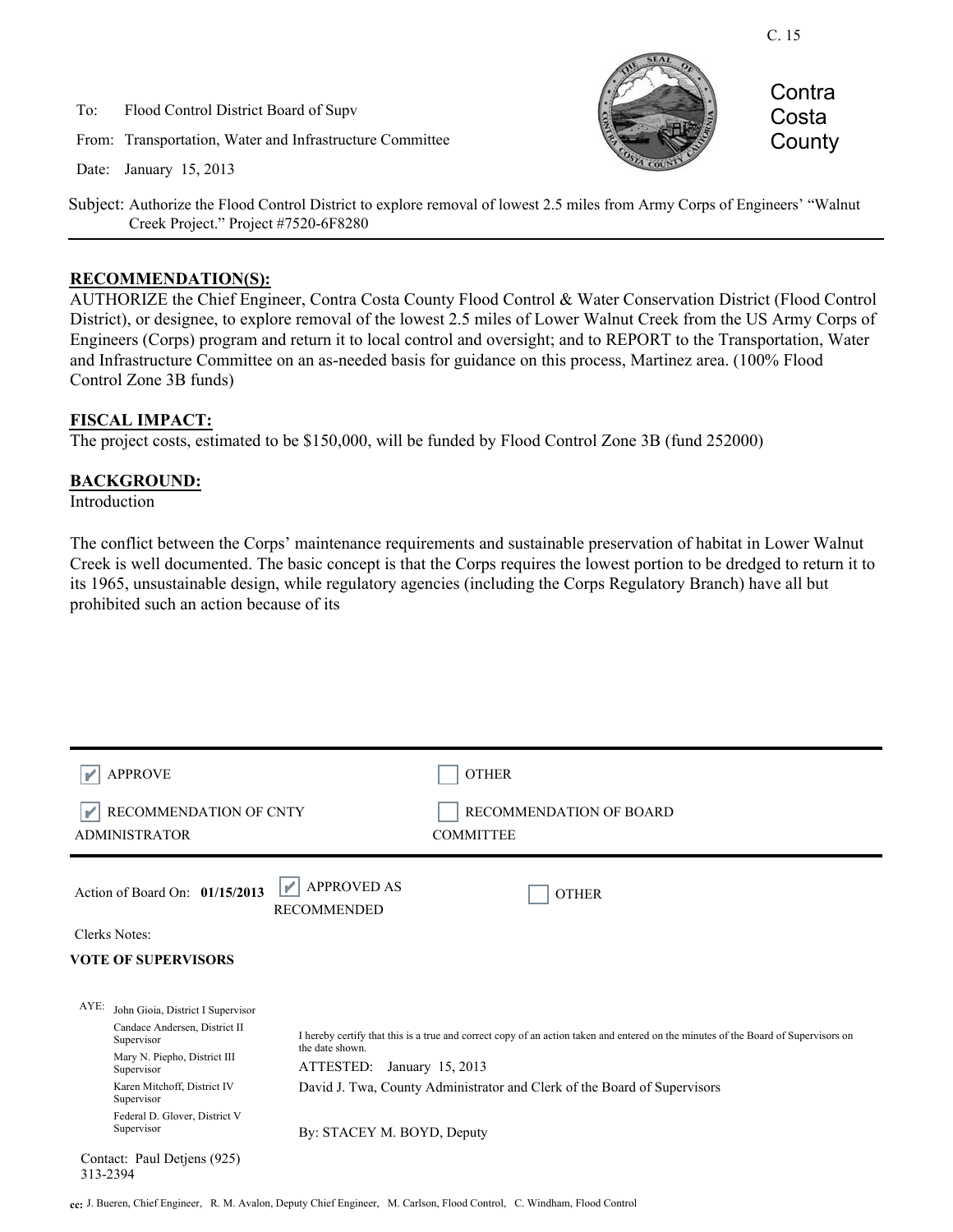#### BACKGROUND: (CONT'D)

environmental impacts. Currently, the lowest portion of the channel (from the mouth up to the BNSF Railroad Crossing) features quality habitat and is home to a number of rare and endangered species, such as the salt marsh harvest mouse. The Corps-required dredge would remove all ecological value from the channel.

A decade ago, Congress authorized the Lower Walnut Creek General Reauthorization Report (GRR) specifically to address this issue and to implement a better solution. Unfortunately, with the political shift in Congress away from earmark funding of projects and with the Corps' inability to complete the GRR with a reasonable level of effort, the GRR process has run out of federal funds and has effectively coasted to a stop. It will be up to the Flood Control District to plan, design, and implement any change to Lower Walnut Creek. Of course, the Corps Operations Section will have to approve any modification to the as-built project, but the overall process will be 100% locally driven.

#### PL 84-99 Disaster Assistance Program

In the aftermath of Hurricane Katrina, the Corps performed a nationwide evaluation of flood control systems and identified systems with known deficiencies. In early 2007, the Corps released its nationwide findings from this study and included Lower Walnut Creek in the deficient category. The Corps required repairs within one year in order to remain eligible for the Corps disaster assistance program designated as the "PL 84-99 program." The Flood Control District quickly mapped out a project that would satisfy the Corps while avoiding work in the area of highest biological significance. The award-winning, \$5 million Interim Protection Measures Project was successfully implemented on-schedule and on-budget in late 2007. The approved project designated the lowest 2.5 miles of the channel as having the highest biological value, and the Corps agreed to temporarily suspend oversight of this area while the GRR project proceeded to implement a long-term solution. This suspension of Corps oversight allowed the habitat in the lowest reach to temporarily remain, while preserving the eligibility of the other 20 miles of channel for the PL 84-99 disaster assistance program.

The PL 84-99 program is an important disaster relief mechanism in that it provides federal funding to repair flood control facilities built by the Corps (such as channels, dams, or levees) that are damaged by large storms. The PL 84-99 program does not provide assistance for other public or private property damaged by storms; it only covers the flood control facilities. The Corps inspects all federally-constructed facilities annually to ensure that the facilities remain in good repair and are maintained to Corps standards. These annual inspections provide only three ratings: Acceptable, Minimally Acceptable, or Unacceptable. In order to remain eligible for PL 84-99 damage assistance, the federal project needs to receive an Acceptable or Minimally Acceptable rating. If any part of a project receives an Unacceptable rating, the project is put on probation, and if it receives another Unacceptable rating the second year, it is placed on "inactive" status and is ineligible for the PL 84-99 program until the problem is fixed. The Corps effectively uses the PL 84-99 program (and the promise of disaster assistance) as the tool to enforce compliance with their policies and maintenance requirements.

Unfortunately, the Corps policies are not always founded on the best science and often conflict with the requirements of other regulatory agencies. An example of this is the Corps' Levee Vegetation Policy, which requires removal of all trees from levees. This would remove nearly all of the remaining riparian habitat in the delta and has met with significant resistance. This policy is currently being litigated in California.

Another flaw in the Corps inspection practice is that each federal project, no matter how large, receives only one overall rating. The Walnut Creek project, for example, contains 22 miles of Corps-constructed channels and is a mix of wide, tidal, earthen channels, drop structures, rock lined channels, and many miles of rectangular earthen channels. This all-or-nothing approach means that a structural defect on the Pine Creek channel in Concord (resulting in a system-wide overall unacceptable rating) would prevent PL 84-99 program assistance for the unrelated earth-lined channel by Buchanan Field. This approach also means that excessive sediment in the lowest reach of Walnut Creek would prevent PL 84-99 program assistance for the concrete-lined San Ramon Bypass Channel ten miles upstream in downtown Walnut Creek. The sites are only connected by the federal funds used to construct them; problems in one location do not mean problems in the other. Unfortunately, the Corps inspection process does not make exceptions for large projects like Walnut Creek.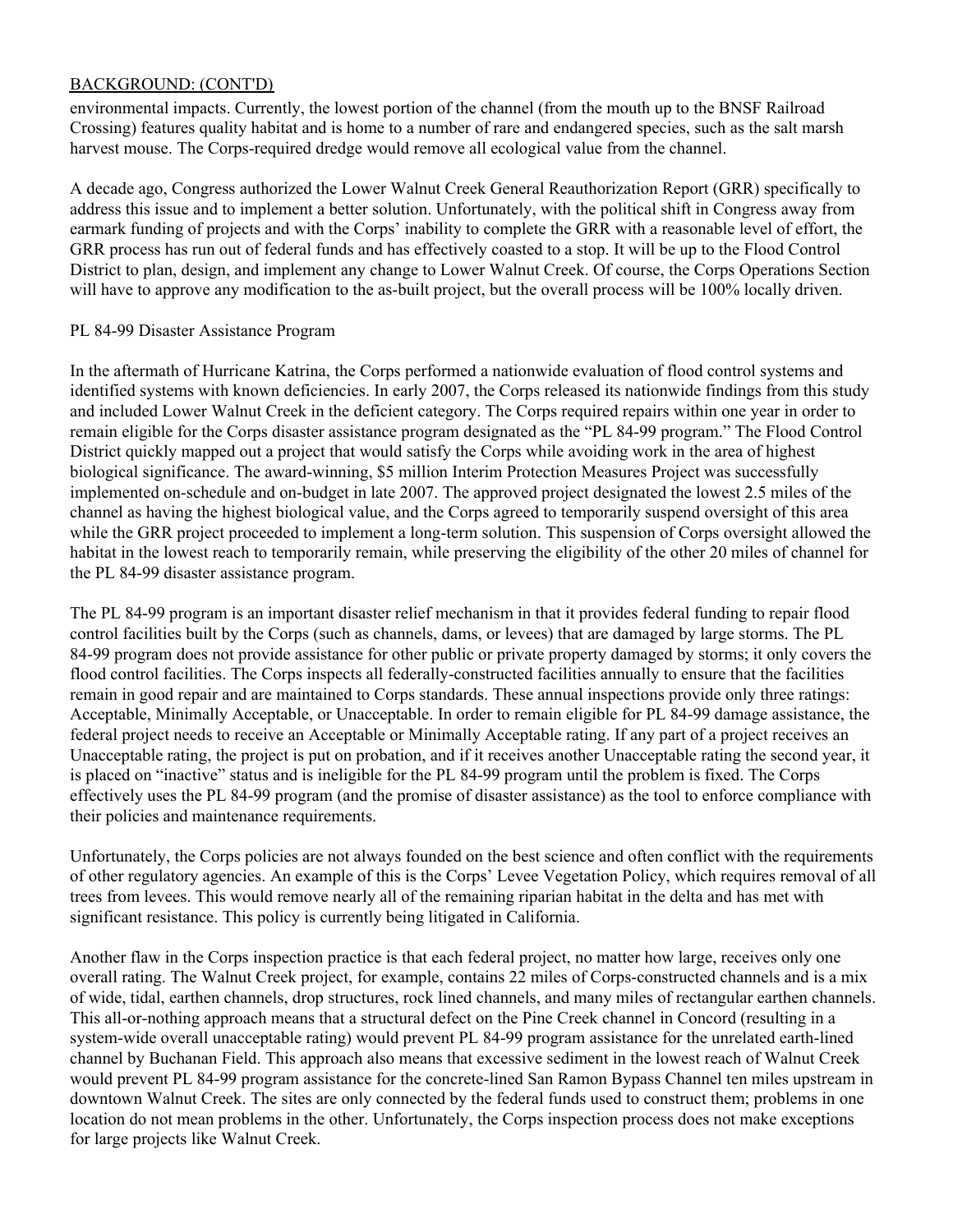The accumulated sediment in the lowest 2.5 miles of Walnut Creek (mouth to BNSF Railroad) has no effect on the upper reaches of the system, and when the Corps rated the lowest portion as Unacceptable, it also meant that the entire 22-mile system would be rated Unacceptable, even though it does not share the same issues. More troubling is that the entire system would become ineligible for assistance through the PL 84 99 program.

In 2007, as part of the Interim Protection Measures project, the Flood Control District petitioned the Corps for special consideration to temporarily suspend the Corps oversight over the lowest 2.5 miles of the project, thus preserving an Acceptable rating and keeping the remaining portion of the 22-mile project in the PL 84-99 program. This special consideration was granted in part because the Corps was working on a long-term solution under a GRR project. However, with the demise of the GRR project, another approach is needed. If no action is taken, the Corps will again evaluate the lowest reach of the project, rate it unacceptable, and remove the entire 22-mile Corps project (not just the deficient 2.5 mile-long portion) from the PL 84-99 disaster assistance program.

## Options for Proceeding Forward

There are a number of practical options that can be implemented to solve this issue. One is to continue to lobby for federal funding to restart and complete the Corps' GRR project. Another is to proceed with a locally-controlled Section 408 Program and seek Corps approval of the locally preferred plan. A final, and preferred option, would be to pursue a "Selective Deauthorization" to permanently remove the lowest 2.5 miles from the larger 22-mile federal project.

## Wait for Funds to Restart the GRR Project

In the last few years, the preferred path forward has been to continue to lobby Congress for an earmarked appropriation to fund the Corps' participation of their General Reevaluation Report (GRR) for Lower Walnut Creek. This had been moderately successful in the past, but with Congress' self-imposed ban on earmarks, it is increasingly likely that no federal funds will be forthcoming in the foreseeable future. In 2007, the Corps approved the temporary suspension of federal oversight of the lowest 2.5 miles to give another branch of the Corps time to develop the ultimate solution through the GRR project. However, with the GRR project at an indefinite pause, it is highly likely that the Corps will resume oversight and rate the entire system as Unacceptable.

The main benefit of waiting for the restart of the GRR project is that the construction of any such project is cost shared with the federal government. Currently, the split is 65% federal, 35% local for construction. Even if Congress resumed earmark funding, the competition for Federal funds for construction remains intense. Projects that deliver high benefits compete better for construction funding. Work by the Corps so far on the GRR project has focused on quantifying the benefits of a federal project for Lower Walnut Creek. However, because the area surrounding the lowest 2.5 miles of channel has low damages from flooding, preliminary benefit calculations have not been favorable.

Additionally, there is no guarantee that the level of federal construction funding (currently at 65%) will continue. Assuming that it takes another fifteen to twenty years to secure planning funding and complete the GRR planning, it is likely that the federal rules will change in that time. It is highly unlikely that federal match will ever be more favorable than it is now.

In summary, further waiting for federal funds is not likely to be successful, and even if earmarked funding for planning did materialize, the GRR project is not likely to be competitive for construction funding.

#### Section 408 Program

The Corps has previously suggested that the Flood Control District continue the GRR project planning process under the Corps' Section 408 program. This would require that the Flood Control District prepare all needed studies — such as geotechnical, environmental, and hydraulics — and be able to demonstrate that a locally preferred plan would preserve the federal investment, especially in terms of the design level of flood protection. Once the Flood Control District receives the Corps' approval, construction would be 100% locally funded without a federal match. The Corps would also need to review and approve a revised Operations and Maintenance (O&M) manual covering the new work. Previous estimates of this in-channel work range from \$25–35 million, depending on scope and level of habitat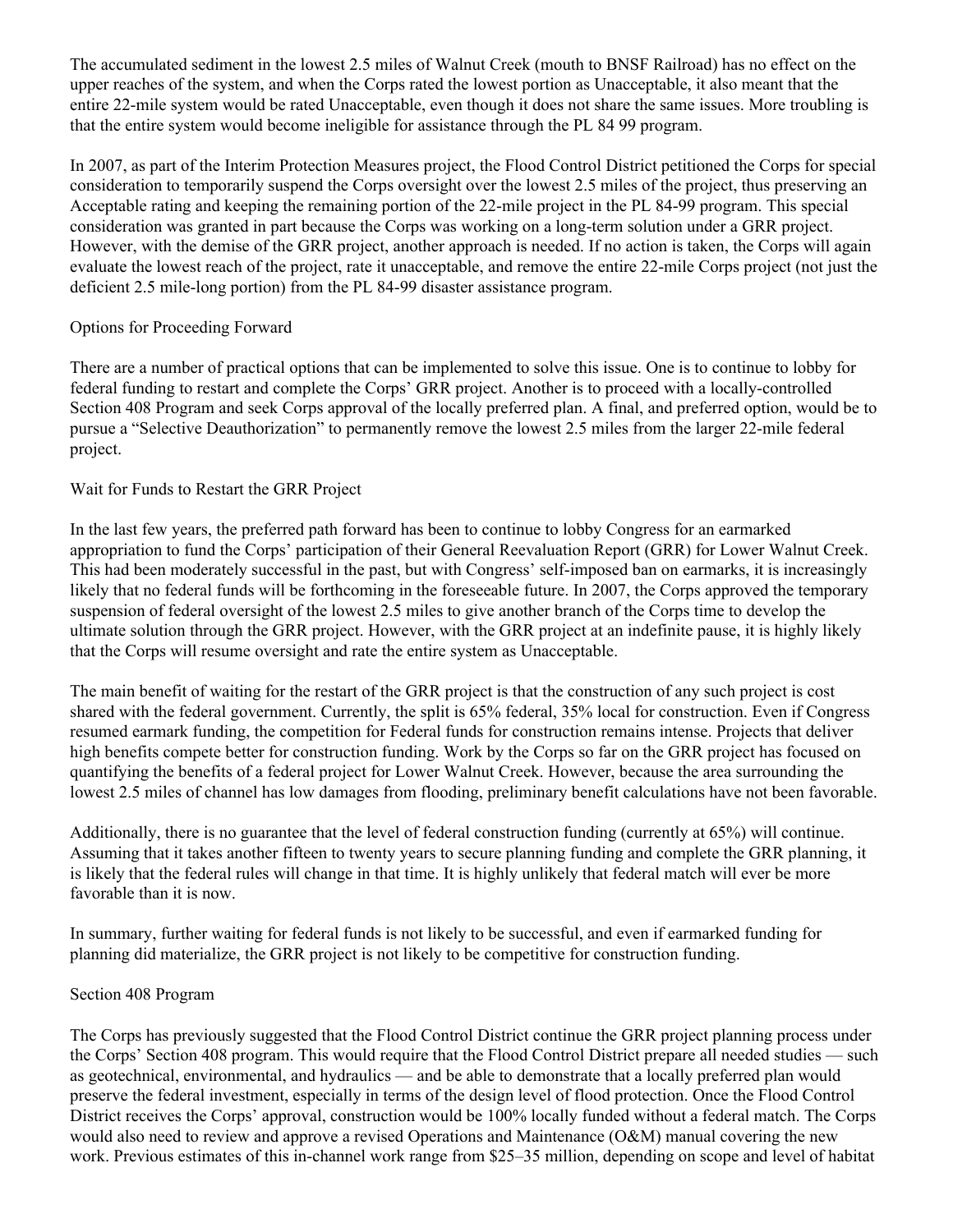restoration and mitigation included.

Fortunately, the GRR has prepared — or at least started — many of the baseline studies that would be needed for a 408 submittal. However, the path to Corps approval is not expected to be smooth, easy, or inexpensive. The Corps has repeatedly stressed the flood risk reduction benefits of the original project. While they privately acknowledge the fact that the residual risk of the area protected by Lower Walnut Creek is very low, they officially insist that the entire area needs full protection from the 1% chance event (also known as the "100-year storm"), even when the areas protected are degraded wetlands that will never be developed and could benefit from some infrequent inundation. Overcoming this fundamental issue through the 408 process may prove to be especially challenging.

The main benefit of proceeding through the Corps 408 program is that the ultimate project would remain part of the federal system and, as long as it continued to be rated as Acceptable, or Minimally Acceptable, the entire system would remain in the PL 84-99 program. Typical damage covered under the PL 84-99 program is bank or structure failure by erosion. Because the lowest 2.5 miles of Walnut Creek is flat and creek velocities are low, erosion is not much of a concern, so the PL 84-99 benefit here is less than in other sections of the creek.

## Selective Deauthorization

Another alternative that is worthy of consideration is the concept of "Selective Deauthorization." Simply put, this is a congressional action that removes a portion of a previously built federal project from further federal oversight and management. The Corps has 22 miles of federal facilities in the Walnut Creek Project. A Selective Deauthorization (SD) would effectively remove the 2.5-mile portion from the mouth to the BNSF Railroad from the federal system, leaving the status of the remaining 19.5 miles of the system unchanged. The primary benefit to SD would be that it allows the remaining 19.5 miles of the system to remain in the PL 84 99 program and to be managed differently than the lower 2.5 miles. The portion being considered for deauthorization is the exact same reach that was temporarily excluded from Federal oversight in the 2007 Interim Protection Measures project.

Selective Deauthorizations are typically instigated with the local Corps office and ultimately result in congressional approval. Often times, the direction to the Corps comes directly from Congress, using language similar to:

"Unless the Secretary of the Army determines, by not later than 30 days after the date of enactment of this Act, that the removal the lowest 2.5 miles from the Lower Walnut Creek, CA, federal project would be injurious to the public interest, the Secretary is hereby ordered to revise the Operation and Maintenance Agreement to remove the lowest 2.5 miles of Lower Walnut Creek, CA, from the federal project."

A commonly used bill for this purpose is the biennial Water Resources Development Act (WRDA), but the direction can be in any bill.

Preliminary discussions with the Corps on this matter have been encouraging and supportive. Corps staff has indicated that while this is an infrequently used option in the Bay Area, it has been successfully used in other Corps districts.

The primary advantage of SD is that the management of the facility is 100% locally controlled, and the Flood Control District, as directed by the Board of Supervisors, can balance the provided level of flood protection with the environmental considerations. Such balanced, sustainable solutions may take the form of purchasing flowage easements over areas (such as marshlands owned by others) that would not be damaged from flooding. Another part of this solution may be to lower or partially remove some of the levees to encourage higher flows to periodically inundate adjacent marshlands. The cost to implement such a solution is significantly less than the estimated \$25–35 million to implement a GRR or 408 solution. Another big advantage to SD is that is allows the remainder of the 22 miles of the federal project to remain in good standing in the PL 84-99 program.

The primary disadvantage of SD is that the portion removed from the federal project would no longer be eligible for PL 84-99 disaster assistance in the event of storm damage in the lowest reach. Because the stream in this lowest reach is flat and slow moving, the risk of storm damage to the channel itself is expected to be low.